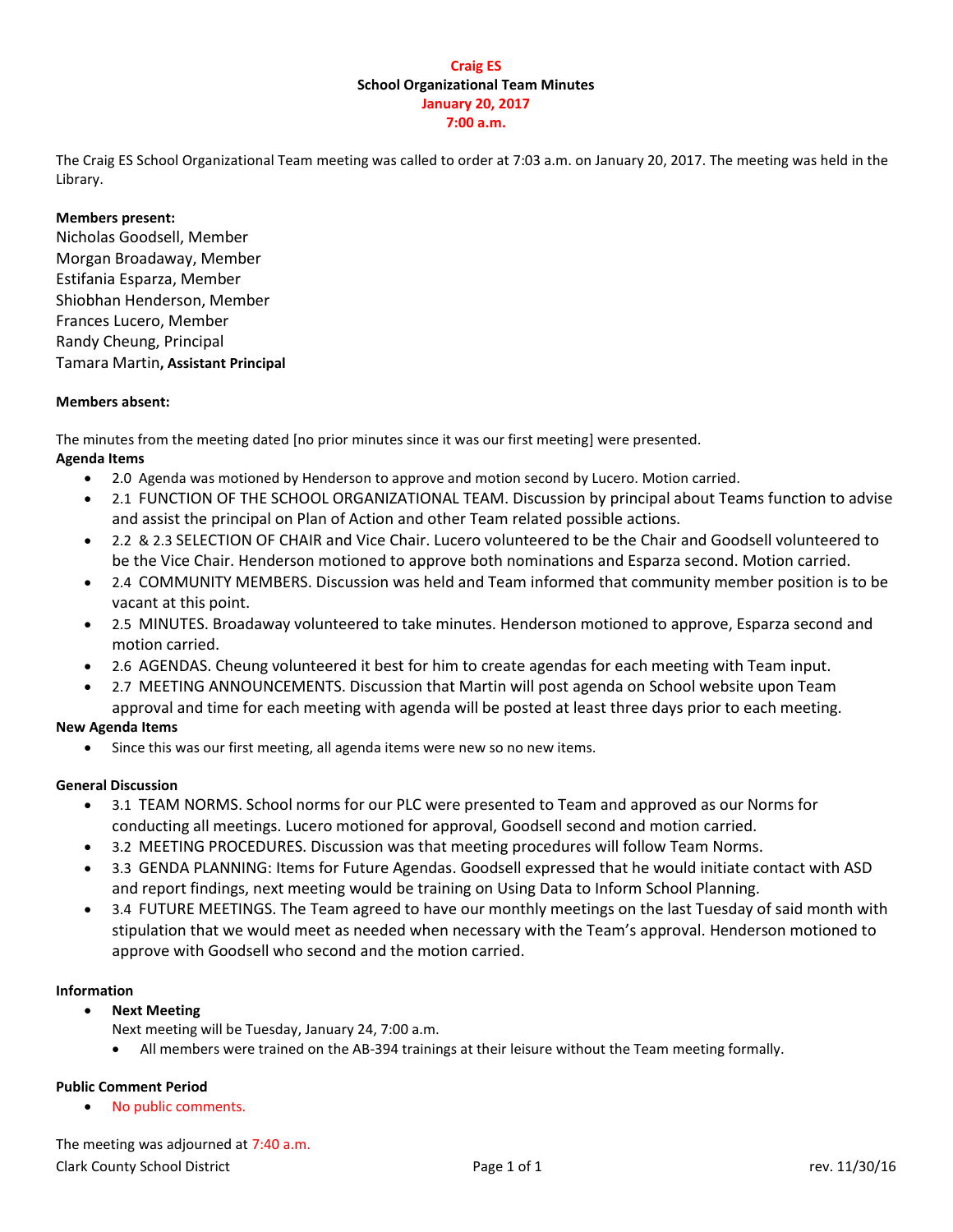## **Craig ES School Organizational Team Minutes January 24, 2017 7:00 a.m.**

The Craig ES School Organizational Team meeting was called to order at 7:03 a.m. on January 24, 2017. The meeting was held in the Library.

#### **Members present:**

Nicholas Goodsell, Member Morgan Broadaway, Member Estifania Esparza, Member Shiobhan Henderson, Member Frances Lucero, Member Randy Cheung, Principal Tamara Martin**, Assistant Principal**

#### **Members absent:**

The minutes from the meeting dated January 20, 2017 have not been reviewed for formal approval.

**Agenda Items** - Ms. Henderson motioned to approve agenda and Ms. Esparza seconded the motion.

 2.1 ASD reporting by Nicholas Goodsell – He attempted to contact charter company Destination 5-Stars via email with no response to date.

#### **New Agenda Items**

- 2.1 Using Data to Inform School Planning and Multiple Measures of Data video Principal Cheung broke down demographics of data and there was conversation about how to use this data as a matter of student improvement. We then reviewed the video to its conclusion.
- 2.2 ASD discussion may be moot based on charter annulment. However, we may discuss turn around status?

#### **Future Agenda Items**

 All members to review school wide budget for appraisal and on-going allocations (Principal Cheung emphasizes school wide academic goals when addressing and formalizing budget).

#### **General Discussion**

- Agenda Planning: Items for Future Agendas
- We need to approve minutes for previous meeting, January 20, 2017 of SOT.

#### **Information**

- Next Meeting is noted to meet via email on February 14, 2017.
- Team decision to keep SOT meeting on February 28, 2017.

#### **Public Comment Period**

No public comments to report.

Meeting was adjourned at 7:40 a.m.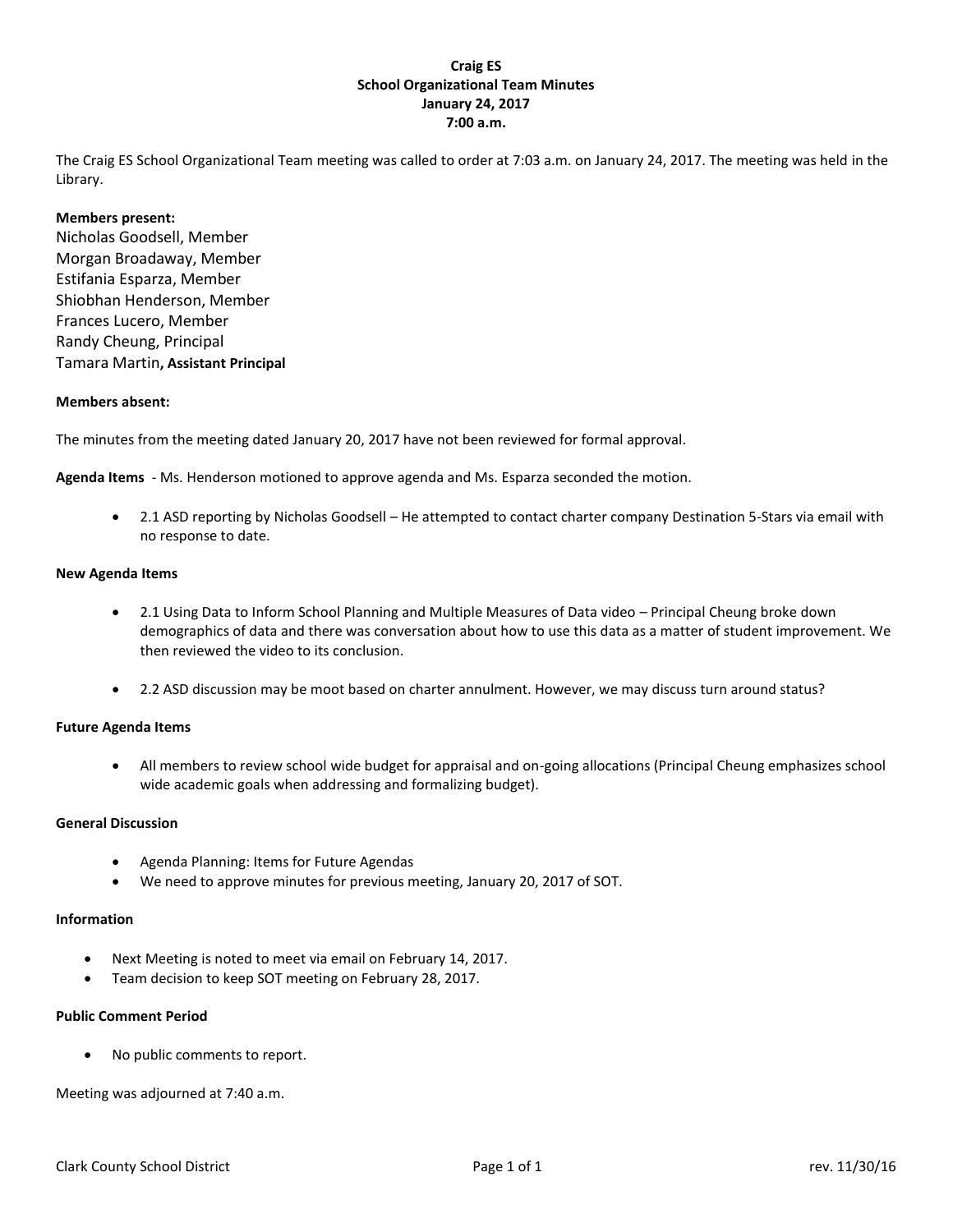## **Craig ES School Organizational Team Minutes February 14, 2017 7:00 a.m.**

The Craig ES School Organizational Team meeting was called to order at 7:00 a.m. on February 14, 2017. The meeting was held in the Library.

#### **Members present:**

Nicholas Goodsell, Member Morgan Broadaway, Member Estifania Esparza, Member Shiobhan Henderson, Member Frances Lucero, Member Randy Cheung, Principal Tamara Martin**,** Assistant Principal

#### **Members absent:**

All members where present and accounted for on specified date and time.

#### **Agenda**

#### **2.0 Old Items**

**2.1** motion to accept Jan 20 and 24 minutes by Frances Lercero and Shiobhan Henderson 2<sup>nd</sup> motion.

#### **3.0 New Items**

- **3.1 Strategic Budget**. Principal Cheung responds with staffing concerns with regard to 2<sup>nd</sup>, 4<sup>th</sup>, and 5<sup>th</sup> grade teaching staff to maintain class size reduction. He also walks the team through the Budget Narrative Summary with explanation and elaboration. Principal Martin explains that the set aside fund must be dedicated to parental involvement as well.
- 3.1 Group motions to approve Title 1 budget with possible adjustments to AR/Star licenses and software.
- **3.2 School Performance Plan**. There were three goals highlighted as a matter performance. **One**, P.D., P.L.C's, and R.T.I. are conducted with an emphasis on the appropriate use of student data by teachers to better direct instruction and thereby improve overall achievement. **Two**, reduce subgroup gaps. The Lois Craig gap reduction plan follows the CCSD action plan. **Three**, is to increase the numbers of staff trained in the real matters of cultural competencies with an open and inclusive perspective. Nicholas Goodsell motions for unanimous agreement.

#### **4.0 General Discussion**

- 4.1 Nicholas Goodsell initiates an open conversation about improving parental involvement at Lois Craig.
- 4.2 Discussion and request for future meeting.

#### **5.0 Information**

 5.1 Next Meeting is noted to meet 28 March 2017 at 7:00 a.m. stipulated if additional meeting is necessary contact via email.

#### **6.0 Public Comment Period**

6.1 Frances Lucero motions for adjournment.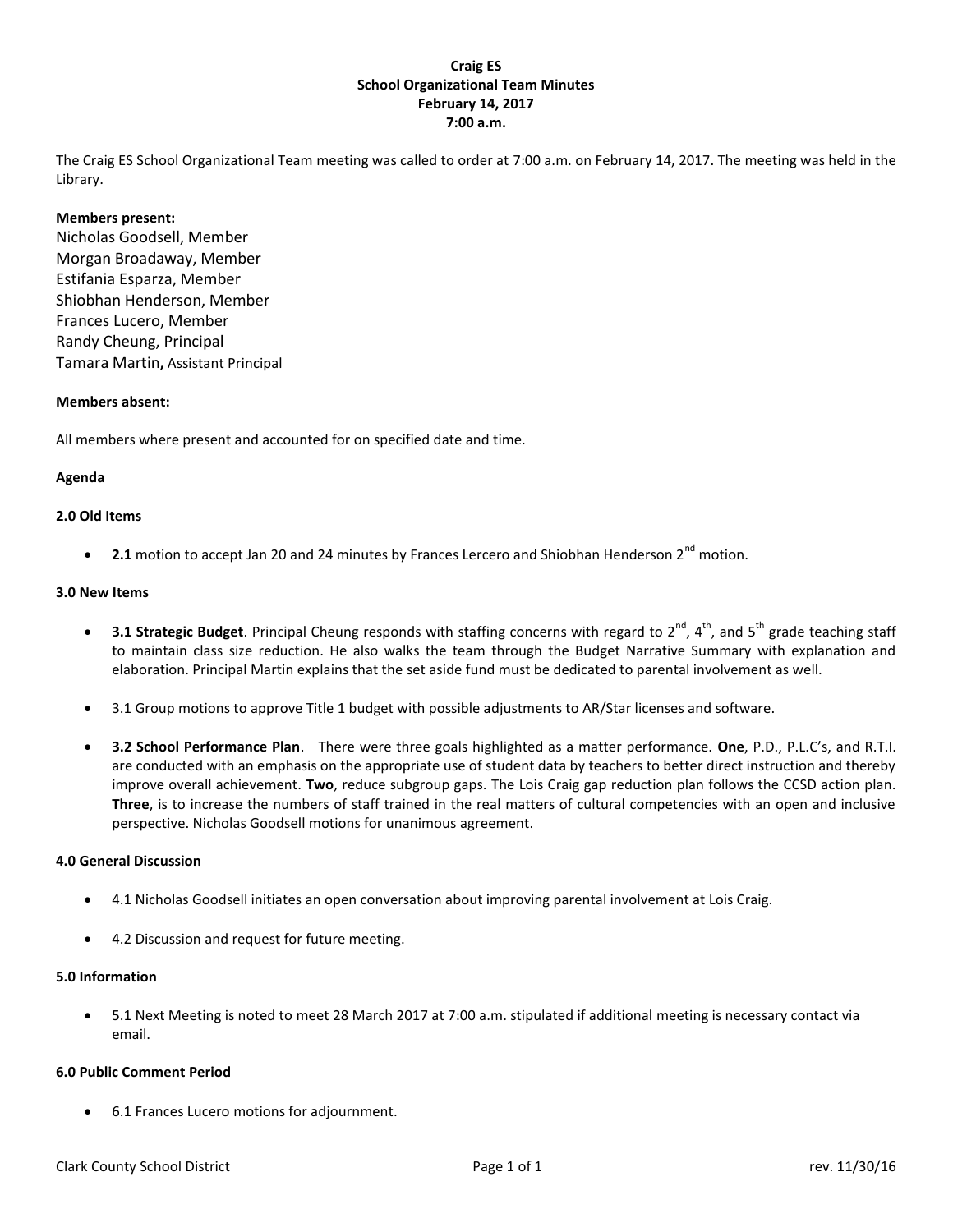## **Craig ES School Organizational Team Minutes March 28, 2017 7:00 a.m.**

The Craig ES School Organizational Team meeting was called to order at 7:00 a.m. on March 28, 2017. The meeting was held in the conference room.

#### **Members present:**

Nicholas Goodsell, Member Morgan Broadaway, Member Estifania Esparza, Member Shiobhan Henderson, Member Frances Lucero, Member Randy Cheung, Principal Tamara Martin**,** Assistant Principal

#### **Members absent:**

All members were present and accounted for on specified date and time.

#### **Agenda**

#### **2.0 Old Items**

 **2.1** - Principal Cheung reports on the ASD student performance contract/compact. He explained that the school board unanimously will reject any compact or agreement with the ASD.

#### **3.0 New Items**

- **3.1 2017-18 Title 1 Budget –** Principal Cheung presented the approved and final budget.
- **3.2 i-Ready Data –** Principal Cheung presented i-Ready data in math and reading.
- **3.3 2017-18 staffing** It was reported that staffing is strong for Lois Craig in the coming year. In that regard many teachers are choosing to remain at Lois Craig Elementary school and the surrounding community in which it serves.

#### **4.0 General Discussion**

- **4.1** Nicholas Goodsell expresses concerns over wasted food during breakfast and lunch. There was some elaboration over the issue. Shiobhan Henderson reviewed 3 square policies and procedures. The members concluded there was not a formable long term solution at this time.
- **4.2** Nicholas Goodsell inquired about parental involvement at Lois Craig and subsequent numbers. Principal Martin reported that Snack Time with Books has enjoyed a significant increase in attendance as well as Zoom Night. Principal Cheung expanded the conversation by offering the many strategies the staff employ to encourage parental involvement.

#### **5.0 Information**

5.1 Next Meeting is noted to meet 25 April 2017 at 7:00 a.m. stipulated if additional meeting is necessary contact via email.

#### **6.0 Public Comment Period**

6.1 Frances Lucero motions for adjournment and Nicholas Goodsell seconds the motion.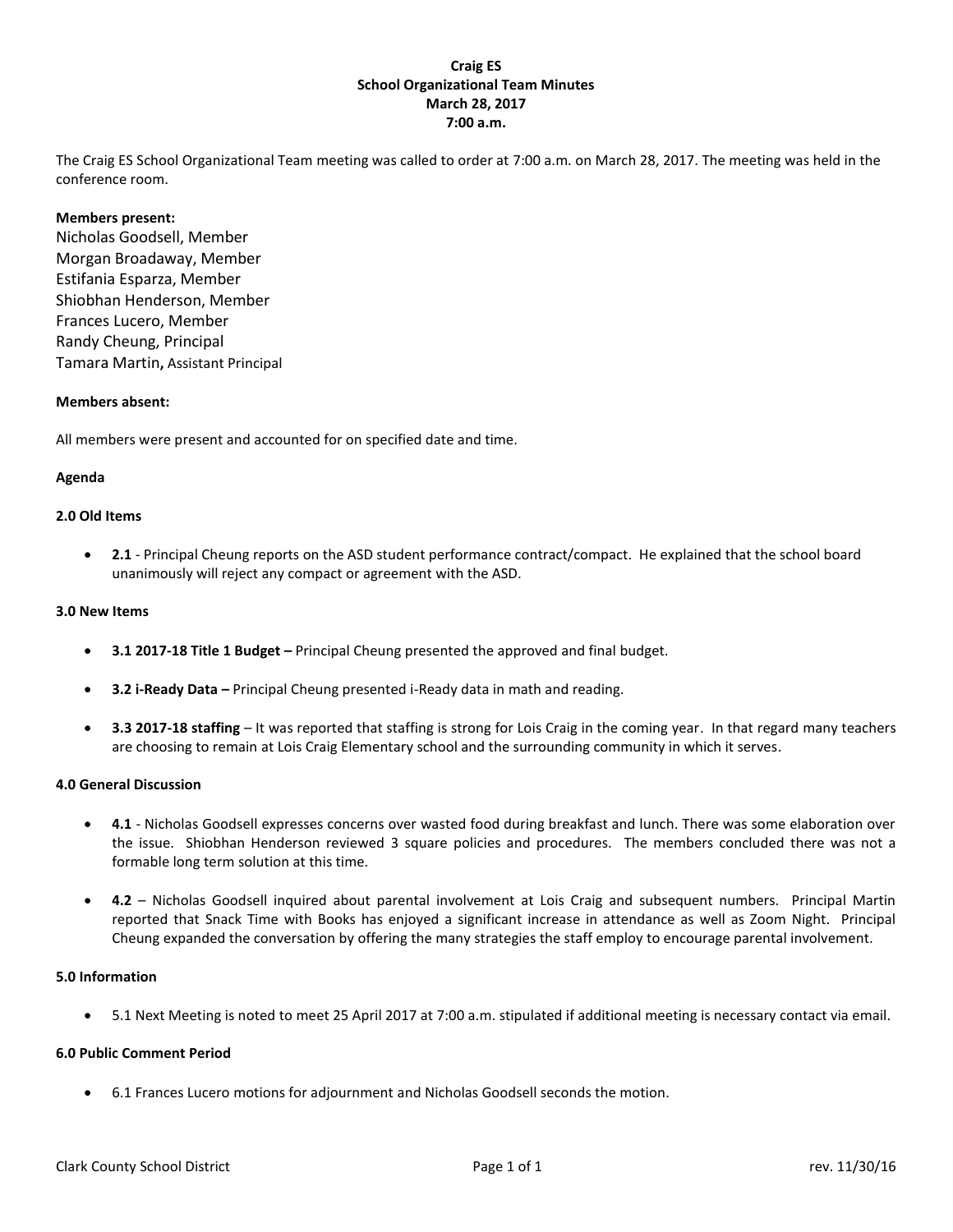## **Craig ES School Organizational Team Minutes April 25, 2017 7:30 a.m.**

The Craig ES School Organizational Team meeting was called to order at 7:30 a.m. on April 25, 2017. The meeting was held in the Library.

#### **Members present:**

Nicholas Goodsell, Member Morgan Broadaway, Member Estifania Esparza, Member Shiobhan Henderson, Member Frances Lucero, Member Randy Cheung, Principal Tamara Martin**,** Assistant Principal

#### **Agenda**

#### **1.0 Welcome and Roll Call**

All members were present and accounted for on specified date and time.

• **1.1** Minutes were reviewed by members and approved pending correction of typos.

#### **2.0 Old Items**

• **2.1** Principal Cheung reports on the ASD. As of March, 2017, the State Department proposed a bill to repeal ASD. The proposed bill failed. ASD will continue to be a possibility for the upcoming 2017-18 school year.

#### **3.0 New Items**

- **3.1** 2017-18 Staffing To date, there are only two positions to be filled at Lois Craig. Positions include Music and Primary Foundational Life skills.
- **3.2** End of Year Planning Continued mapping of Math and ELA goals. Grade level planning for all lessons for the 2017-18 school year. Detailed scheduling for all Special Education students to ensure students are receiving services. However, not at the expense of Tier I instruction. Specialists are collectively scheduling ensuring the schedule benefits Lois Craig as a whole. In preparation for the following school year, pink/blue slips are being routed full-circle ensuring ideal classroom assignment for all students.
- **3.3** Principal Cheung and Assistant Principal Martin presented information regarding student learning goals.

Principal Cheung briefly reminds team that student scores will have a continued influence on teacher evaluations

**Reading Fluency Goal**: All or nearly all of currently enrolled students will meet ambitious goal.

 Two grade levels at Lois Craig met the ambitious goal: Kindergarten - 76% Fourth - 70%

The other grade levels are as follows: First - 52% Second - 65% Third - 50% Fifth - 62%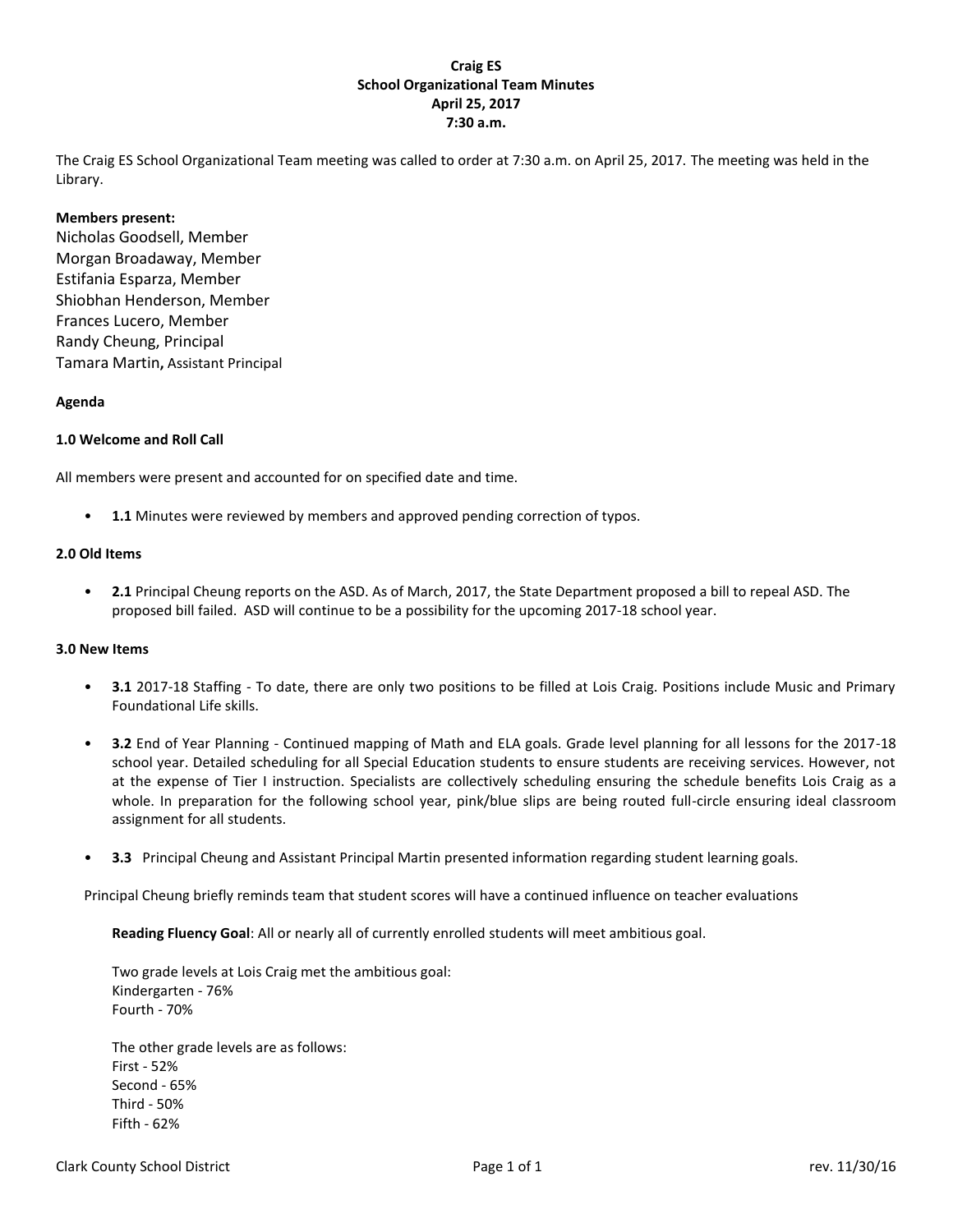#### **4.0 General Discussion**

- **4.1** The final meeting for the 2016-17 school year will be held in May, 2017. The team will discuss updates and new information affecting the 2017-18 school year.
- **4.2** Proposed team meeting for Wednesday, May 31, 2017.
- **4.3** Principal Cheung is pleased to report that Curriculum Night was held with over 100 Lois Craig families in attendance making the event a school success.

## **5.0 General Discussion**

• Final team meeting set for May 31, 2017. The team will meet in the Library at 7:30 a.m.

## **6.0 Public Comment Period**

• 6.1 There were no community members in attendance for the comment period of the meeting.

Meeting adjourns at 8:05 a.m.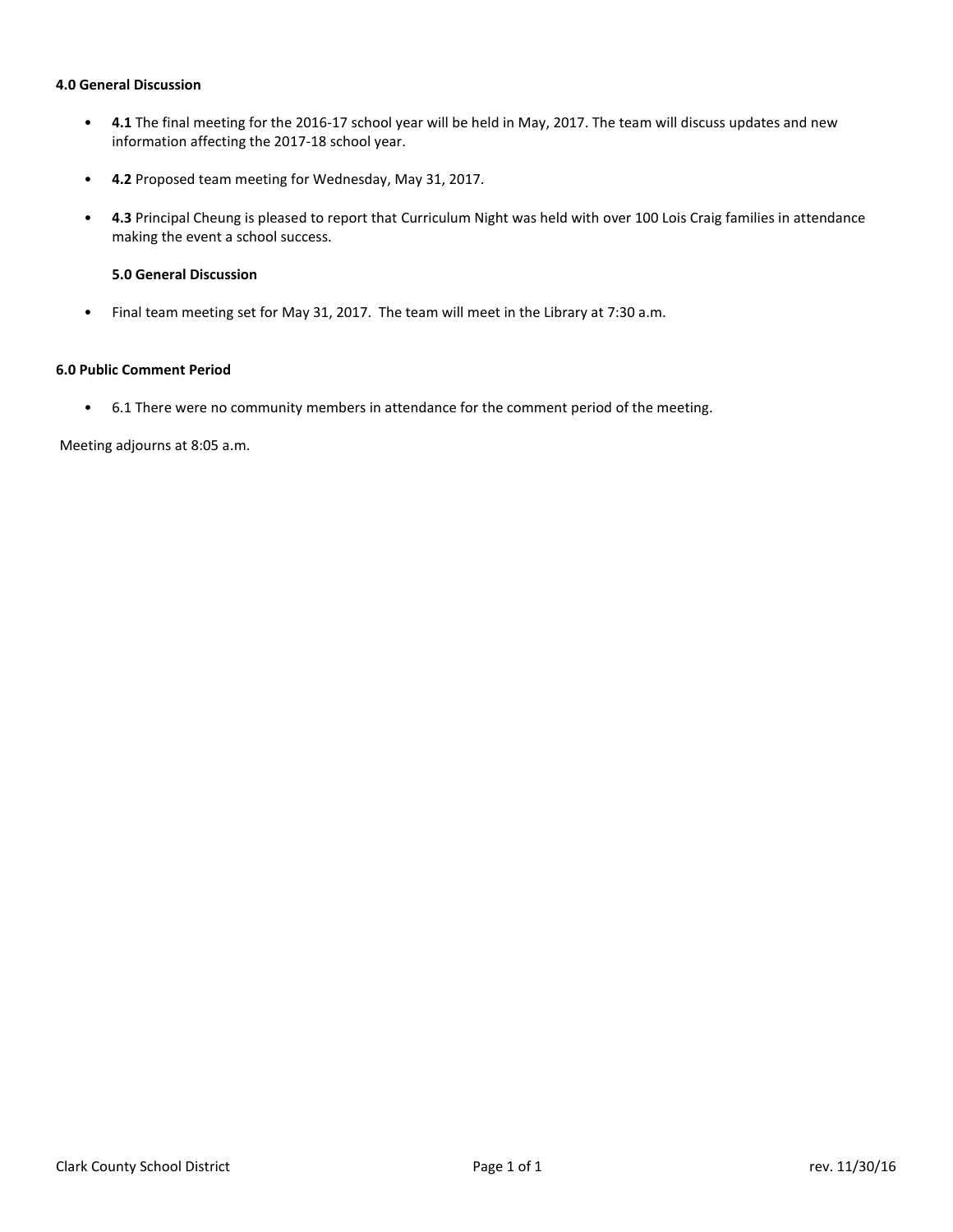## Lois Craig Elementary School School Organizational Team Minutes May 31, 2017 7:30 am

The Lois Craig School Organization Team was called to order at 7:29 am on May 31, 2017. The meeting was held at Lois Craig ES in the library.

## **Members Present:**

- Morgan Broadaway
- Estifania Esparza
- Shiobhan Henderson
- Randy Cheung, Principal
- Tamara Martin, Assistant Principal

## **Members Absent:**

- Frances Lucero
- Nicholas Goodsell

## **Agenda Items:**

- 1. Members reviewed the previous month's minutes and they were approved by all.
- 2. SB430 was discussed. There was a meeting on 5/20/17. Due to agenda item movement, no new information was available. It is a new bill to include A+ schools as well as Rising Star Schools.
- 3. 2017-2018 Staffing was discussed. Positions open are two third grades, Music, FLS/P, and Resource. End of year celebrations were discussed. There will be two  $5<sup>th</sup>$  grade promotions as well as a few pre-k promotions. Awards ceremonies will be on Monday and Tuesday for grades 1-4. Mr. Cheung shared the new start and end dates for the new addition. Ground breaking will be on or around 9/11/17 and completion in May 2018. The building is to be ready for the 2018-2019 school year. We will now have 18 classrooms instead of 14. The team was given time to complete the SOT survey.
- 4. SB430 will get an update at the next meeting.
- 5. The next meeting will be held on June 20, 2017 at 7:30 am in the Lois Craig ES Library.
- 6. There was no public comment

The meeting adjourned at 8:01 am.